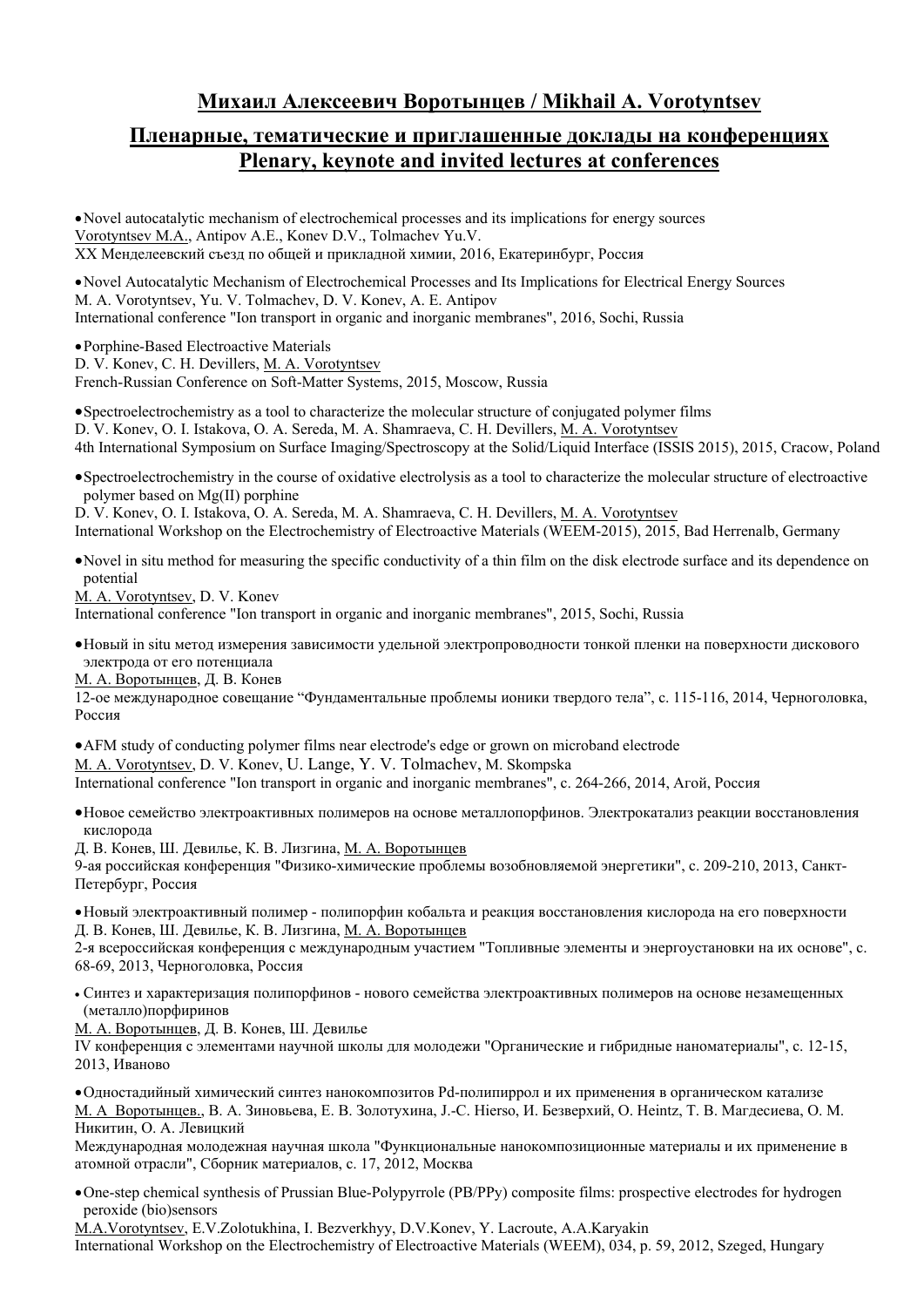AFM Study of Conducting Polymer Films near Electrode's Edge or Grown on Microband Electrode M. A. Vorotyntsev, D. V. Konev, M. Skompska 3th International Symposium on Surface Imaging/Spectroscopy at the Solid/Liquid Interface, L-7, 2012, Krakow, Poland

Electrochemistry of Porphine-Based Electroactive Polymers M. A. Vorotyntsev, D. V. Konev, C. H. Devillers, I. Bezverkhyy, O. Heintz International symposium "Conducting Polymers", IL03, p. 40, 2011, Prague, Czech Republik

Polyporphines: a New Family of Conducting Polymers 9th International Frumkin Symposium, 2010, Moscow, Russia

New Family of Electroactive Polymer Materials on the Basis of Porphyrin Units, with Unusual Electronic and Optical Properties 10th Meeting "Fundamental Problems of Solid State Ionics", 2010, Chernogolovka, Russia

Chemical Synthesis of Composite Materials: Polypyrrole/Incorporated Metal Nanoparticles International Conference "Ion Transport in Organic and Inorganic Membranes", 2010, Tuapse, Russia

Polyporphines: a New Family of Conducting Polymers WEEM-2009 ("International Workshop on Electrochemistry of Electroactive Materials"), 2009, Szczyrk, Poland

Theory of Charge Transport in Mixed Conductors: Description of Interfacial Contributions Compatible with the Gibbs Thermodynamics

International Conference "Ion Transport in Organic and Inorganic Membranes", 2009, Tuapse, Russia

Synthesis and Characterization of Hybrids Materials: Conducting Polymer/Incorporated Ag Nanoparticles 9th Spring Meeting of the International Society of Electrochemistry, 2009, Szczyrk, Poland

Synthesis and Characterization of Hybrids Materials: Conducting Polymer/Incorporated Ag Nanoparticles 59th Annual Meeting of the International Society of Electrochemistry, 2008, Sevilla, Spain

Theory of Charge Transport in Mixed Conductors: Description of Interfacial Contributions Compatible with the Gibbs Thermodynamics

9th Meeting "Fundamental Problems of Solid State Ionics", 2008, Chernogolovka, Russia

Composite Materials Based on Conducting Polymers CONPOEX Meeting ("International Conducting Polymer Expert Meeting"), 2008, Borovets, Bulgaria

Kinetics of the Conducting Polymer Deposition Process. Polypyrrole Functionalized with Pendant Titanocene Dichloride Complexes

WEEM-2006 ("International Workshop on Electrochemistry of Electroactive Materials"), 2006, Saint-Petersburg, Russia

Electrochemistry of Polypyrrole Films Functionalized by Immobilized Titanocene Dichloride Centers 8th International Frumkin Symposium "Kinetics of Electrode Processes", 2005, Moscow, Russia

Titanocene Dichloride Reduction at Electrode Coated with Titanocene-Polypyrrole Film 4th Baltic Conference on Electrochemistry, 2005, Greifswald, Germany

A New Method to Determine the Diffusion Time Constant and External Resistance of Thin Solid Films from Potential Step (PITT) Experiments

International Conference on Electrode Processes, 2004, Szczyrk, Poland

Theory of Charge Transport in Mixed Conductors: Description of Interfacial Contributions Compatible with the Gibbs Thermodynamics.

7th ISSFIT ("7th International Symposium Systems with Fast Ionic Transport"), 2004, Bled, Slovenia

Electrochemistry of Polypyrrole Films Functionalized by Immobilized Titanocene Dichloride Centers WEEM-2003 ("International Workshop on Electrochemistry of Electroactive Materials"), 2003, Bad Herrenalb, Germany

Mechanism of Redox Transformation of Titanocene Centers Immobilized inside Polypyrrole Film 3rd Baltic Conference on Electrochemistry, 2003, Gdansk, Poland.

Mechanism of Redox Transformation of Titanocene Centers Immobilized inside Polypyrrole Film Spectroelectrochemistry of Conducting Polymers, 2002, Moscow, Russia.

Redox activity of titanocene-polypyrrole in THF

53rd Annual Meeting of the International Society of Electrochemistry, 2002, Düsseldorf, Germany

"Circuits équivalents naturels" des conducteurs mixtes électroniques-ioniques 14ème Forum sur les Impédances Electrochimiques, 2002, Paris, France

Synthesis of titanocene containing conducting polymer films

2001 Joint International Meeting of the Electrochemical Society and of the International Society of Electrochemistry, 2001, San Francisco, USA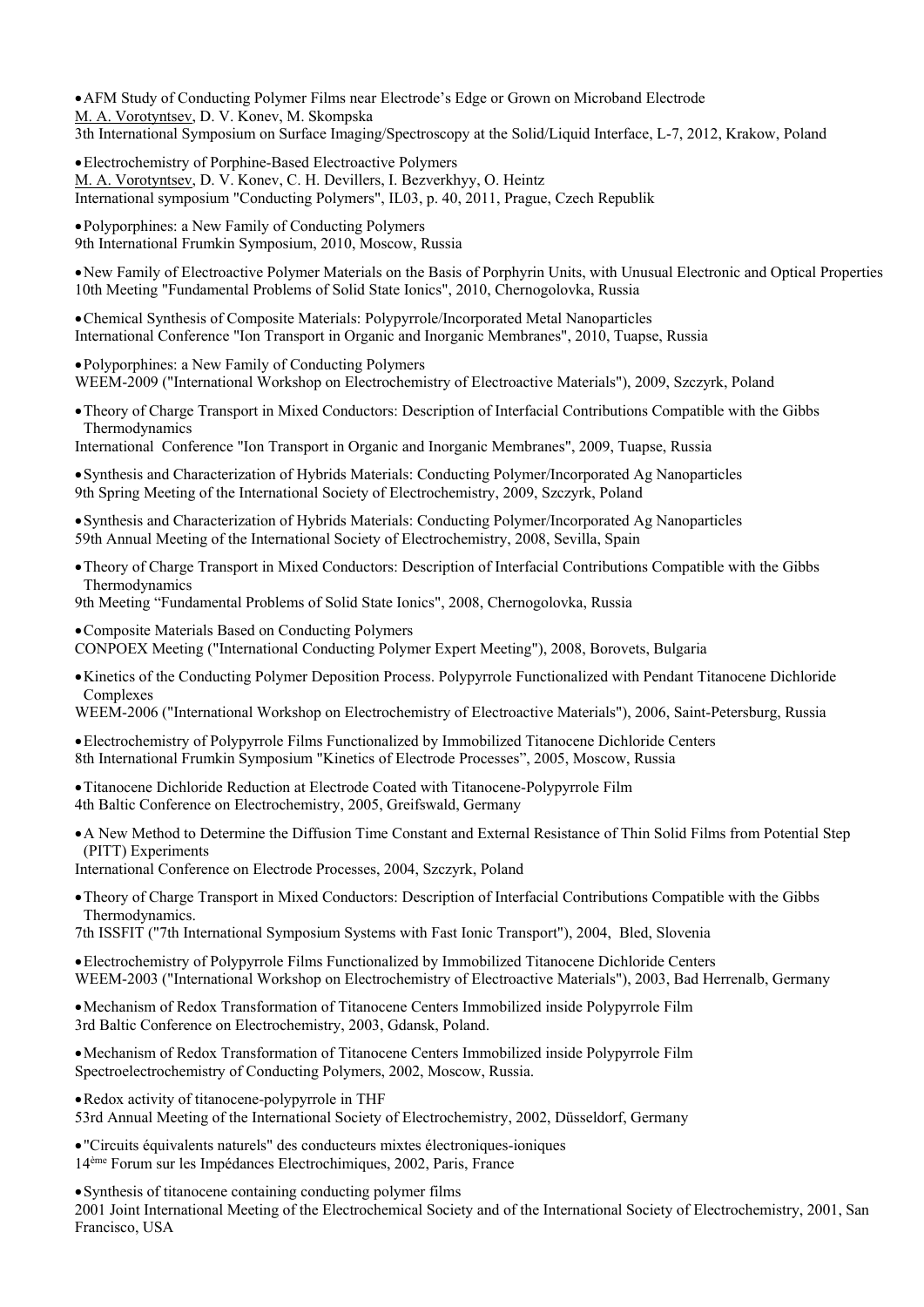Charging Process of Conducting Polymers and Oligomers: Effect of Intermolecular Bond Formation 2001 Joint International Meeting of the Electrochemical Society and of the International Society of Electrochemistry, 2001, San Francisco, USA

"Natural" Equivalent Circuits of Electron-Ion Conducting Films 5th International Symposium on Electrochemical Impedance Spectroscopy (EIS 2001), 2001, Marileva-Trento, Italy

Charge transport in electroactive films: "natural" equivalent circuits; homogeneous versus heterogeneous models NATO ARW WEEPF-2000 ("International Workshop on Electrochemistry of Electroactive Polymer Films"), 2000, Poraj, Poland

Impedance of Electron-Ion Conducting Films: Separation of the Bulk-Film and Interfacial Contributions 51st Annual Meeting of the International Society of Electrochemistry, 2000, Warsaw, Poland

Impedance of Electron-Ion Conducting Films: Separation of the Bulk-Film and Interfacial Contributions 197th Meeting of the Electrochemical Society, 2000, Toronto, Canada

"Natural" Equivalent Circuits of Electron-Ion Conducting Films 197th Meeting of the Electrochemical Society, 2000, Toronto, Canada

Charging Process of Conducting Polymers: Effect of Dimerization 50th Annual Meeting of the International Society of Electrochemistry, 1999, Pavia, Italy

Impedance of Electroactive Polymer Films: Separation of Bulk-Film and Interfacial Contributions 14th Symposium of the Polish Electrochemical Society, 1999, Poraj, Poland

Impédance des Couches Minces Contenant des Espèces Mobiles Electroniques et Ioniques : Effets de la Charge des Interfaces 11ème Forum sur les Impédances Electrochimiques, 1998, Paris, France

Electron-Ion Transport in Conducting-Polymer Films and Redox Reactions at the Film/Solution Interface 49th Annual Meeting of the International Society of Electrochemistry, 1998, Kitakyushu, Japan

Impedance of Electrodeposited Films with Mixed Electron-Ion Conductivity: Separation of Bulk and Interfacial Contributions International Symposium on Electrodeposition and Corrosion Science, 1998, Kitakyushu, Japan

Multi-Component Diffusion Approach to Transport across Electroactive-Polymer Films: Redox Reaction at the Film/Solution Interface

2nd International Workshop on Electrochemistry of Electroactive Polymer Films, 1997, Dourdan, France

Memory effects in electron conducting polymers. Joint International Meeting of the Electrochemical Society and International Society of Electrochemistry, 1997, Paris, France

Percolation phenomena and polymer-matrix relaxation effects in electron-conducting polymers. Meeting of the Electrochemical Society of Japan, 1996, Kyoto, Japan

Charging of conducting-polymer films and ionic exchange with the solution. 47th Annual Meeting of the International Society of Electrochemistry, 1996, Veszprem-Balatonfured, Hungary

Fundamentals of electrochemical adsorption. European Science Foundation Workshop on Bioelectrochemistry, 1996, Copenhagen, Denmark

Ion exchange with the solution in the course of the charging-discharging process in electroactive-polymer films. Annual Meeting of the Chemical Society of Japan, 1996, Tokyo, Japan

Electric potential distribution and the charging process in electroactive polymer films. 6th International Frumkin Symposium on Electrochemistry, 1995, Moscow, Russia

The charging process in electron-conducting polymer films and ionic exchange with the solution. International NATO Advanced Research Workshop on New Promising Electrochemical Systems for Rechargeable Batteries, 1995, Kiev, Ukraine

Interpretation of the ion-exchange data in the course of the charging-discharging process in electroactive-polymer films. International Workshop on Electrochemistry of Electroactive Polymer Films, 1995, Moscow, Russia

Transport phenomena in conducting polymer films. 45th Annual Meeting of the International Society of Electrochemistry, 1994, Porto, Portugal

Charging/discharging of electron-conducting polymer films as electron-ion doping process. International Symposium on Synthetic Membrane Fundamentals, 1993, Kiev, Ukraine

Modeling of steady-state and impedance properties of conducting polymers. 5th International Frumkin Symposium on Electrochemistry, 1991, Dubna, USSR

Electric double layer structure at a dielectric / solution interface. International Symposium on Non-Equilibrium Electric Surface Phenomena, 1991, Kiev, USSR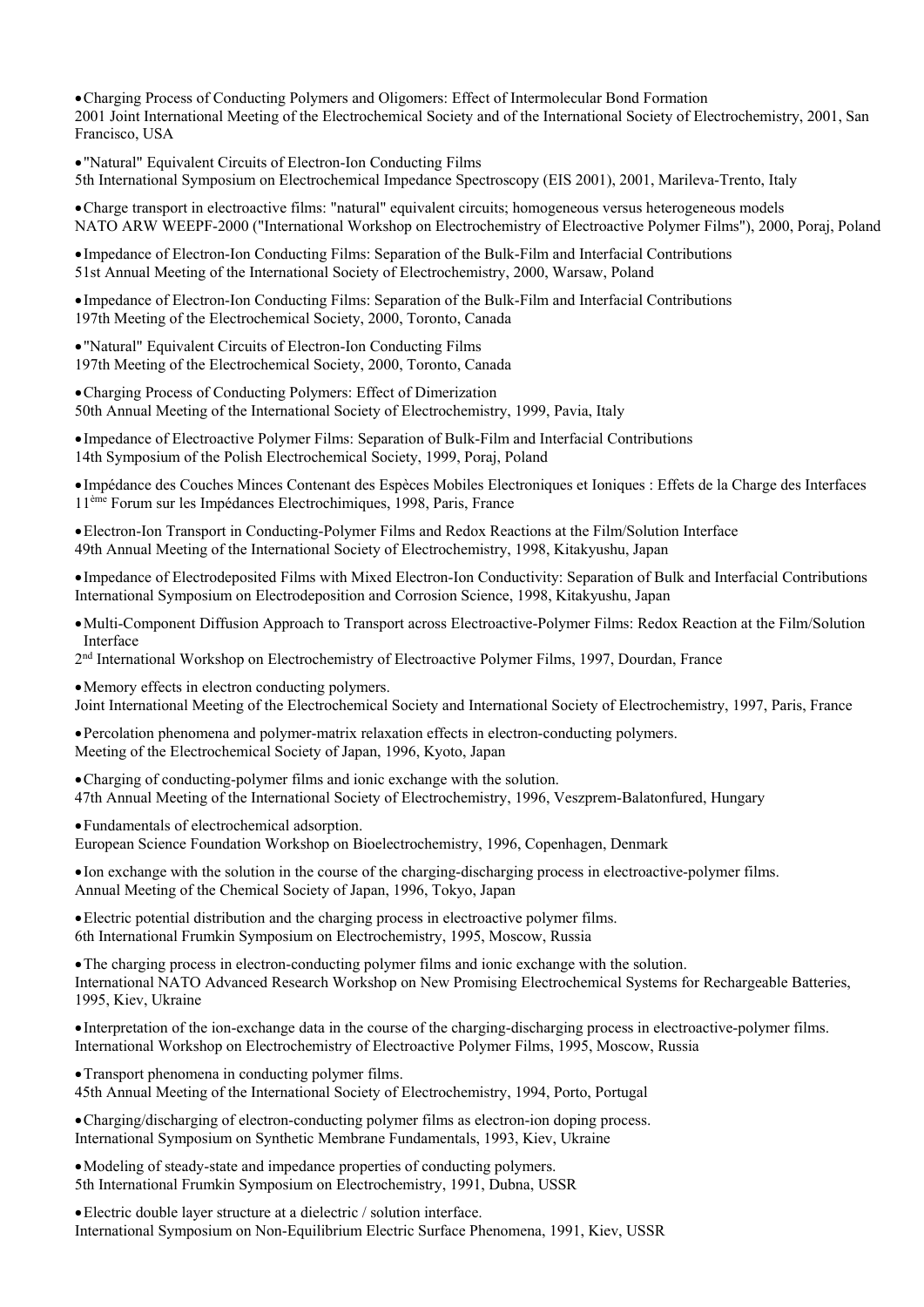Theory of equilibrium and kinetic phenomena in electron-conducting polymer films. 9th Conference on Electric Double Layer and Adsorption at Solid Electrodes (USSR), 1991, Tartu, USSR

Convective mass transfer in electrochemical cells. Electrochemistry for the study of turbulence. International Research Workshop on Condensed Matter, Atomic and Molecular Physics (Working Party on Electrochemistry), 1990, Trieste, Italy

Many-body theory of specific ionic adsorption.

International Research Workshop on Condensed Matter, Atomic and Molecular Physics (Working party on Electrochemistry), 1990, Trieste, Italy

Structure and properties of electron-conducting polymer electrodes. 14th A. N. Frumkin Lectures on Electrochemistry (USSR), 1990, Batumi, USSR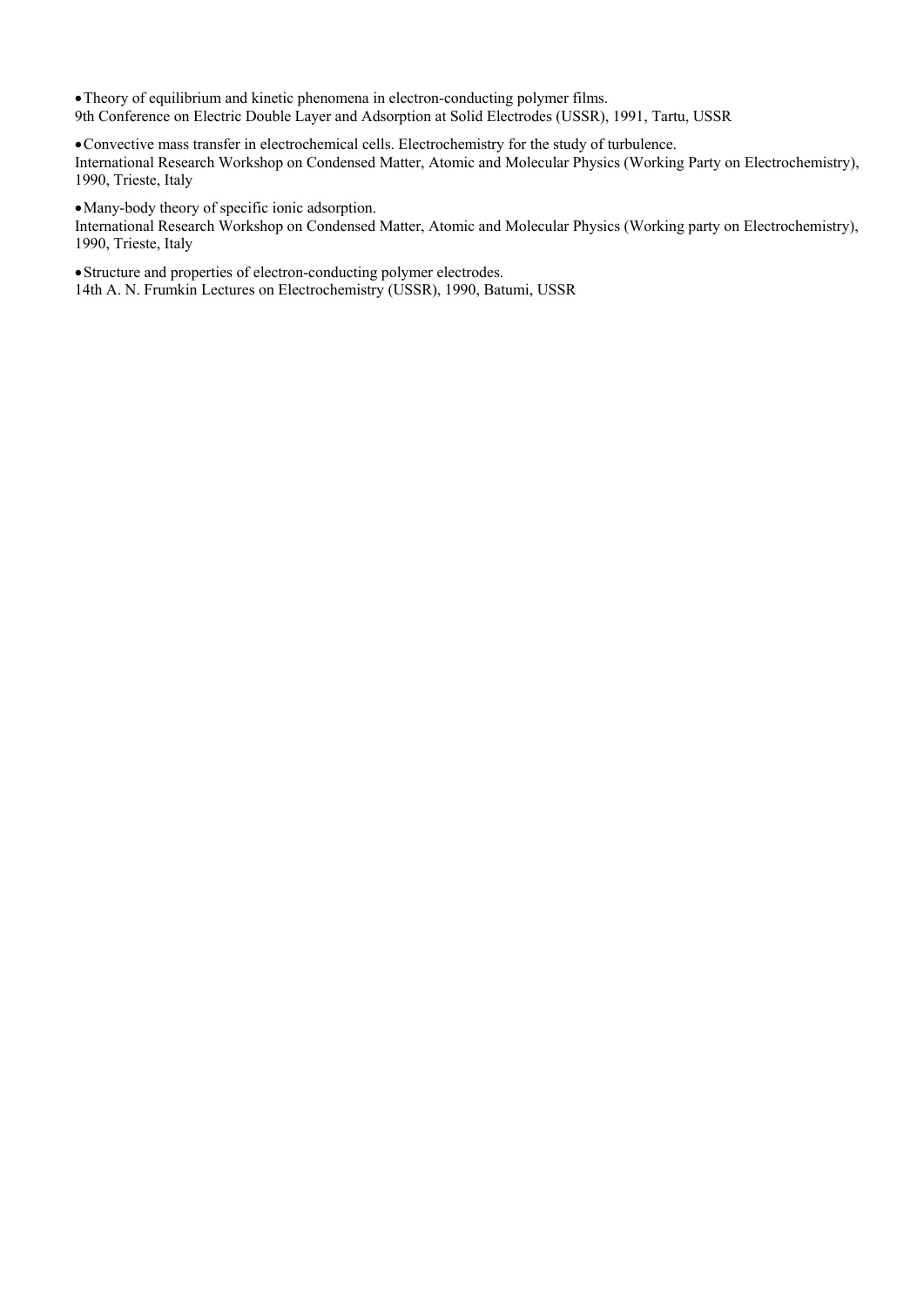# **Избранные доклады / Selected Communications**

Новый автокаталитический механизм электрохимических процессов и его применение для источников энергии Воротынцев М.А., Толмачев Ю.В.<sup>1</sup>, Конев Д.В.<sup>1,3</sup>, Антипов А.Е. Всероссийская конференция РНФ "Фундаментальные химические исследования XXI-го века", устный, 2016, Москва

Сравнение полимерных пленок на основе порфина Mg(II) или 5,15-ди(параметоксифенил)порфина Mg(II) Конев Д.В., Истакова О.И., Лизгина К.В., Воротынцев М.А. Всероссийская конференция РНФ "Фундаментальные химические исследования XXI-го века", устный, 2016, Москва

Comparison of polymer films based on Mg(II) porphine and on Mg(II) 5,15-di(paramethoxyphenyl)porphine Konev D.V., Istakova O.I., Lizgina K.V., Vorotyntsev M.A. International Symposium "FRANCE-RUSSIA 50 Years of S&T cooperation: chemistry and materials", oral, 2016, Ekaterinburg, Russia

• Comparison of polymer films based on Mg(II) porphine and on Mg(II) 5,15-di(paramethoxyphenyl)porphine Konev D.V., Istakova O.I., Lizgina K.V., Vorotyntsev M.A. International Symposium "FRANCE-RUSSIA 50 Years of S&T cooperation: chemistry and materials", oral, 2016, Ekaterinburg, Russia

- Modeling of ion transport in electrochemical systems based on autocatalytic redox–mediator mechanism. Numerical verification of analytical approach
- A.E. Antipov, M.A. Vorotyntsev

1st International conference of young scientists "Topical problems of modern electrochemistry and electrochemical materials science", 2016, Суздаль, Россия

Bromide Oxidation on Glassy Carbon Rotating Disc Electrode in The Sulfuric Acid Solution Konakov A.O., Konev D.V., Antipov A.E., Vorotyntsev M.A. 1st International conference of young scientists "Topical problems of modern electrochemistry and electrochemical materials science", 2016, Суздаль, Россия

Synthesis of Cobalt (II) Polyporphine Films by Electrochemical Method O.I. Istakova, D.V. Konev, M.A. Vorotyntsev

67th Annual Meeting of the International Society of Electrochemistry, oral, 2016, Hague, Netherlands

Electropolymerization Process of Mg (II) Porphine: Electrochemical Quartz Crystal Microbalance (EQCM) Study O.I. Istakova, D.V. Konev, O.A. Goncharova, P.V. Pyrkov, M.A. Vorotyntsev 67th Annual Meeting of the International Society of Electrochemistry, poster, 2016, Hague, Netherlands

Spectroelectrochemistry in the Course of Mg (II) Porphine Polymerization as a Way to Determine the Molecular Structure of Forming Electroactive Polyporphine Film

D.V. Konev, O.I. Istakova, O. A. Sereda, M.A. Shamraeva, M.A. Vorotyntsev 67th Annual Meeting of the International Society of Electrochemistry, poster, 2016, Hague, Netherlands

Influence of Various Solvents on the Electropolymerization Process of Mg (II) Porphine and Properties of Electroactive Polyporphine Films

O.I. Istakova, D.V. Konev, D.K. Khayrullina, M.A. Vorotyntsev

67th Annual Meeting of the International Society of Electrochemistry, poster, 2016, Hague, Netherlands

Novel Autocatalytic Mechanism of Electrochemical Processes and Its Implications for Electrical Energy Sources M. A. Vorotyntsev, Yu. V. Tolmachev, D. V. Konev, A. E. Antipov 67th Annual Meeting of the International Society of Electrochemistry, poster, 2016, Hague, Netherlands

Convection effects on bromate electroreduction on inactive RDE under steady-state conditions. Equal diffusion coefficients A. E. Antipov, M. A. Vorotyntsev

67th Annual Meeting of the International Society of Electrochemistry, poster, 2016, Hague, Netherlands

Numerical study of transport processes and comproportionation reaction in the course of bromate electroreduction under steadystate conditions

O. I. Istakova, A. E. Antipov, M. A. Vorotyntsev

67th Annual Meeting of the International Society of Electrochemistry, poster, 2016, Hague, Netherlands

The first practical flow battery for stationary energy storage, fully electric vehicles and direct solar-to-chemical energy conversion

Yu. V. Tolmachev, D. V. Konev, A. D. Modestov, A. E. Antipov, M. A. Vorotyntsev 67th Annual Meeting of the International Society of Electrochemistry, poster, 2016, Hague, Netherlands

Синтез пленок полипорфина кобальта электрохимическим методом

Истакова О. И., Конев Д. В., Воротынцев М. А.

13-ое совещание "Фундаментальные проблемы ионики твердого тела", 2016, Черноголовка, Россия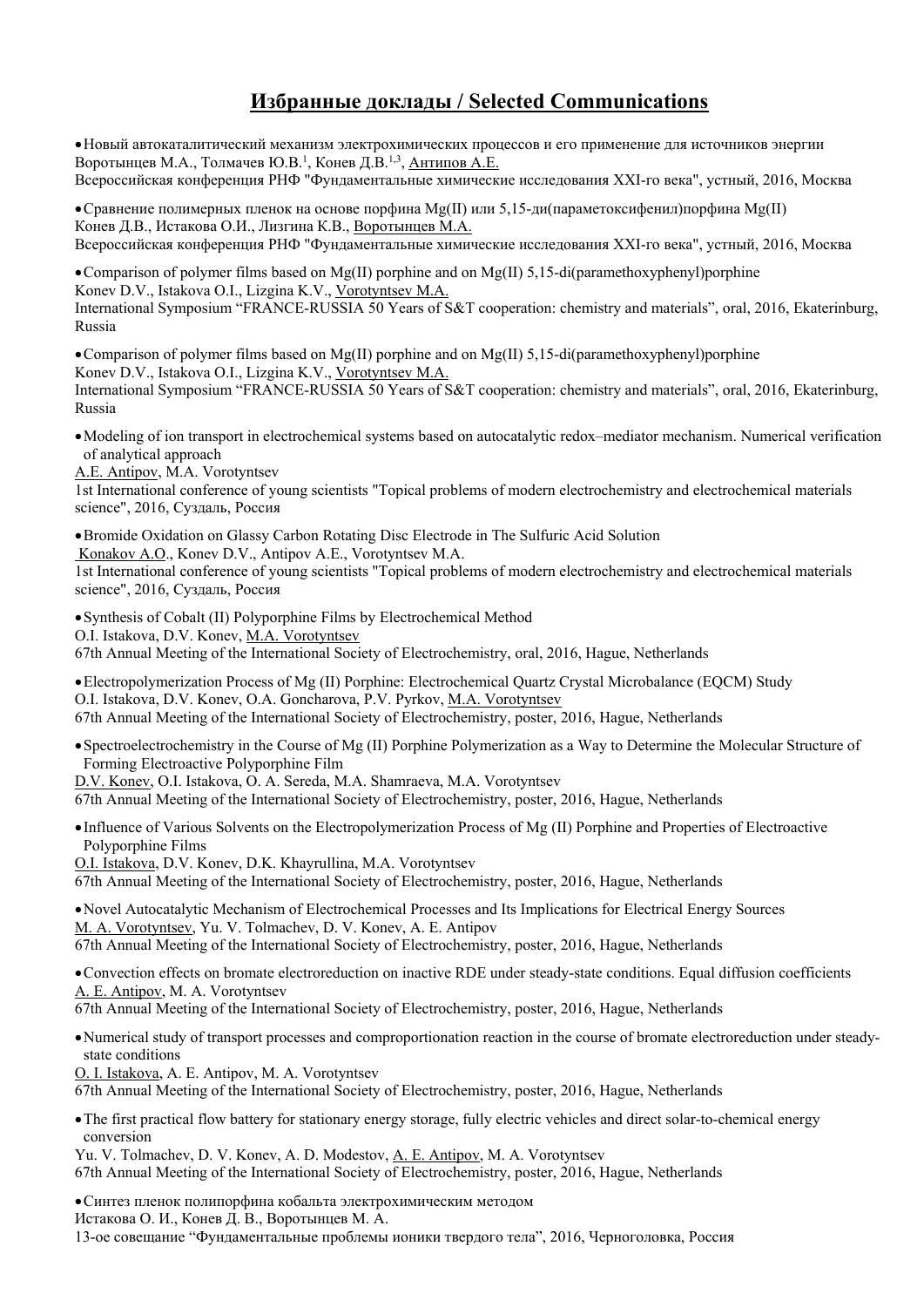Электровосстановление бромата в кислых растворах: диффузионный транспорт протонов, ограничивающий протекающий ток

Антипов А. Е., Воротынцев М.А., Конев Д.В.

13-ое совещание "Фундаментальные проблемы ионики твердого тела", 2016, Черноголовка, Россия

Novel autocatalytic mechanism of electrochemical processes and its implications for electrochemical energy systems Y. V. Tolmachev, A. E. Antipov, M. A. Vorotyntsev

6th Baltic Electrochemistry Conference, oral, p. 53, 2016, Helsinki, Finland

Comparison of polymer films obtained by electrooxidation of Mg(II) porphine and its derivative: 5,15 di(paramethoxyphenyl)porphine

D. V. Konev, O. I. Istakova, K.V.Lizgina, M. A. Vorotyntsev

6th Baltic Electrochemistry Conference, poster, p. 102, 2016, Helsinki, Finland

Bromate reduction in acidic solutions: current limitation due to protons A. E. Antipov, M. A. Vorotyntsev

6th Baltic Electrochemistry Conference, poster, p. 110, 2016, Helsinki, Finland

Pd/PPy composites as prospective materials for formaldehyde determination in water K. V. Gor'kov, E. V. Zolotukhina, M. A. Vorotyntsev International conference "Ion transport in organic and inorganic membranes", oral, 2016, Sochi, Russia

*Oral*, Polymères conducteurs à base de porphines de Co(II) : de nouveaux outils pour l'analyse. S. D. Rolle, D. Lucas, C. H. Devillers, C. Stern, D. V. Konev, М. А. Vorotynstev, K. V. Lizgina, O. Heinz, F. Herbst, *Journées de l'École Doctorale, May 19- 20th* **2016**.

*Invited seminar*, Magnesium Porphine Electropolymerization and Electrografting of *meso*-Diazonium Porphyrins: Towards Sensing Materials. C. H. Devillers, A. K. D. Dimé, S. Hebié, S. Rolle, S. Fournier, D. Lucas, H. Cattey, D. V. Konev, M. A. Vorotyntsev, *International Congress of Porphyrins and Phthalocyanines 9, Nanjing, China, July 3rd-8th* **2016**.

*Poster*, Electrochemistry as an Attractive and Effective Tool for Synthesis and Immobilization of Porphyrins on Electrode Surfaces D. Lucas, C. H. Devillers, S. Hebié, S. D. Rolle, A. K. Dimé, O. Heintz, F. Herbst, M. A. Vorotyntsev, D. V. Konev, *67th Annual Meeting of the International Society of Electrochemistry, La Hague, Netherlands, August 21st-26th* **2016**.

*Poster*, Porphine polymers: a family of conducting materials with numerous potential applications. S. D. Rolle, D. Lucas, C. H. Devillers, C.; Stern, D. V. Konev, М. А. Vorotyntsev, I. Bezverkhyy, O. Heinz, F. Herbst, *Annual Meeting of the International Society of Electrochemistry, La Hague, Netherlands, August 21st-26th* **2016**.

Spectroelectrochemistry in the course of oxidative electrolysis as a tool to determine the molecular structure of electroactive polymer based on Mg(II) porphine

D. V. Konev, О. I. Istakova, O. A. Sereda, M. A. Shamraeva, C. H. Devillers, M. A. Vorotyntsev

66th Annual Meeting of the International Society of Electrochemistry, ise150814, 2015, Taipei, Taiwan

• Study of effect of various solvents on the electropolymerization process of  $Mg(II)$  porphine and electroactive properties of polyporphine films

D. V. Konev, О. I. Istakova, D. K. Khairullina, M. A. Vorotyntsev

66th Annual Meeting of the International Society of Electrochemistry, ise151859, 2015, Taipei, Taiwan

Роль эффектов размывания заряда иона и переэкранирования диэлектрической функции растворителя в нелокально электростатической теории сольватации

А. А. Рубашкин, М. А. Воротынцев

ХII Всероссийская конференция с международным участием "Проблемы сольватации и комплексообразование в растворах. От эффектов в растворах к новым материалам", с. 24-25, 2015, Иваново, Россия

Spectroelectrochemistry in the course of oxidative electrolysis as a tool to determine the molecular structure of electroactive Mg(II)-porphine polymer

D.V. Konev, O.I. Istakova, O.A. Sereda, M.A. Shamraeva, M.A. Vorotyntsev

10<sup>th</sup> International Frumkin Symposium on Electrochemistry, 2015, Moscow, Russia

 $\bullet$  Influence of various solvents on the electropolymerization process of Mg(II) porphine and properties of electroactive polyporphine films

Konev D.V., Istakova O.I., Vorotyntsev M.A., Khayrullina D.K.

10th International Frumkin Symposium on Electrochemistry, 2015, Moscow, Russia

Amperometric detection of formaldehyde in water by help of novel Pd/PPy nanocomposites Gor`kov K.V., Zolotukhina E.V., Mustafina E.R., Vorotyntsev M.A.  $10<sup>th</sup>$  International Frumkin Symposium on Electrochemistry, 2015, Moscow, Russia

Redox and electrochromic properties of Prussian Blue-polypyrrole nanocomposite films Talagaeva N.V., Zolotukhina E.V., Pisareva P.A., Vorotyntsev M.A. 10th International Frumkin Symposium on Electrochemistry, 2015, Moscow, Russia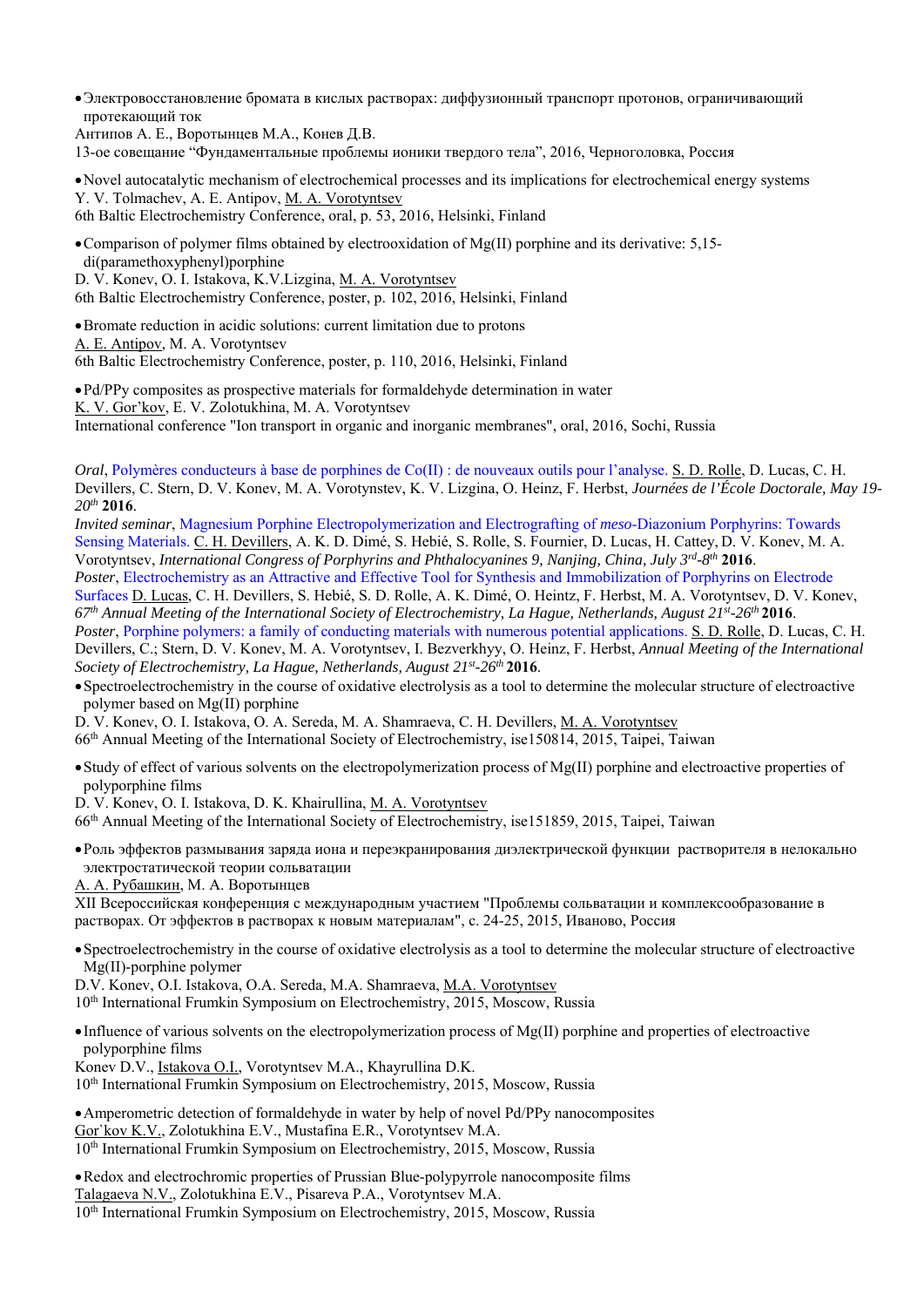Synthesis and Comparative Characterization of Polymer Films Obtained by Electrooxidation of Mg(II) Porphine and its 5,15 derivative (5,15-di(paramethoxyphenyl)porphine)

D. V. Konev, O. I. Istakova, K.V.Lizgina, M. A. Vorotyntsev

International Workshop on the Electrochemistry of Electroactive Materials (WEEM-2015), 2015, Bad Herrenalb, Germany

Electroactive Metallocomplexes of Polyporphines: Synthesis and Examples of Application D. V. Konev, O. I. Istakova, K.V.Lizgina, M. A. Vorotyntsev, B. Dembinska, M. Skunik-Nuckowska, P. J. Kulesza International Workshop on the Electrochemistry of Electroactive Materials (WEEM-2015), 2015, Bad Herrenalb, Germany

Pd/PPy Nanocomposites as Electrocatalysts for HCOH Oxidation E. V. Zolotukhina, K. V. Gor'kov, E. R. Mustafina, M. A. Vorotyntsev International Workshop on the Electrochemistry of Electroactive Materials (WEEM-2015), 2015, Bad Herrenalb, Germany

Electrochromic Stability of Prussian Blue-Polypyrrole Nanocomposite Films E. V. Zolotukhina, N. V. Talagaeva, P. A. Pisareva, M. A. Vorotyntsev International Workshop on the Electrochemistry of Electroactive Materials (WEEM-2015), 2015, Bad Herrenalb, Germany

Nonlocal Electrostatics Calculation of Ion Solvation Energy. Effects of Cut-Out Ion Volume and Charge Distribution Inside Ion A. A. Rubashkin, D. V. Konev, M. A. Vorotyntsev

International Workshop on the Electrochemistry of Electroactive Materials (WEEM-2015), 2015, Bad Herrenalb, Germany

Novel Family of Porphine - Based Electroactive Materials. Electrocatalysis of Oxygen Reduction Reaction D. V. Konev, C. H. Devillers, K. V. Lizgina, V. Е. Baulin, I. P. Kalashnikova, M. A. Vorotyntsev 5th Israeli Power Sources Conference, 2015, Herzelia, Israel

*Poster*, A new material based on porphine macrocycle: electopolymerization and *in-situ* modification. S. Rolle, D. Lucas, C. H. Devillers, C. Stern, D. V. Konev, М. А. Vorotyntsev, I. Bezverkhyy, O. Heinz, F. Herbst, *Journées d'électrochimie 2015, Rome, Italy, July 6-10th* **2015**.

*Poster*, A new material based on porphine macrocycle: electopolymerization and *in-situ* modification. S. Rolle, D. Lucas, C. H. Devillers, C. Stern, D. V. Konev, М. А. Vorotyntsev, I. Bezverkhyy, O. Heinz, F. Herbst, *6th Euchems Conferences on Nitrogen Ligands, Beaune, France, September 13*-*17th* **2015**.

Novel family of porphine-based electroactive materials. electrocatalysis of oxygen reduction reaction D. V. Konev, C. H. Devillers, K. V. Lizgina, V. Е. Baulin, I. P. Kalashnikova, M. A. Vorotyntsev 65th Annual Meeting of the International Society of Electrochemistry, ise142347, 2014, Lausanne, Switzerland

One-stage periodical anodic-cathodic double pulse deposition of nanocomposite materials. application to Prussian Blue/polypyrrole film coated electrodes

E. V. Zolotukhina, M. A. Vorotyntsev

65th Annual Meeting of the International Society of Electrochemistry, ise142093, 2014, Lausanne, Switzerland

Influence of proton-acceptor additives on electropolymerization process of magnesium porphine D. V. Konev, C. H. Devillers, K. V. Lizgina, О. I. Istakova, M. A. Vorotyntsev 65th Annual Meeting of the International Society of Electrochemistry, ise142360, 2014, Lausanne, Switzerland

Электрохимический кварцевый микробаланс как метод исследования процесса окислительной полимеризации порфина магния

О. И. Истакова, Д. В. Конев, М. А. Воротынцев Электрохимия органических соединений, 2014, Тамбов

Palladium-polypyrrole nanocomposites in catalysis of carbon-carbon bond formation: advantages and limitations T. V. Magdesieva, O. M. Nikitin, E. V. Zolotukhina, M. A. Vorotyntsev XII International Conference on Nanostructured Materials, p. 1011, 2014, Moscow, Russia

Электрохимическая полимеризация порфина магния. Получение полипорфинов различной структуры с различными центральными ионами

К. В. Лизгина, Д. В. Конев, М. А. Воротынцев

12-ое совещание "Фундаментальные проблемы ионики твердого тела", c. 108-109, 2014, Черноголовка

Эффекты нелокальности и переэкранирования в теории ионного транспорта через плотные контакты между эпителиальными клетками

A. A. Рубашкин, M. A. Воротынцев

12-ое совещание "Фундаментальные проблемы ионики твердого тела", c. 300-301, 2014, Черноголовка

Синтез электрокатализаторов палладий-полипиррол и их активность в реакции окисления HCOH

Е. Золотухина, И. Ермаков, Т. Кравченко, М. Воротынцев, Э. Мустафина

12-ое совещание "Фундаментальные проблемы ионики твердого тела", c. 233-234, 2014, Черноголовка

Энергия сольватации иона: нелокально электростатические вычисления с учётом эффектов вырезания объема иона и распределения заряда внутри иона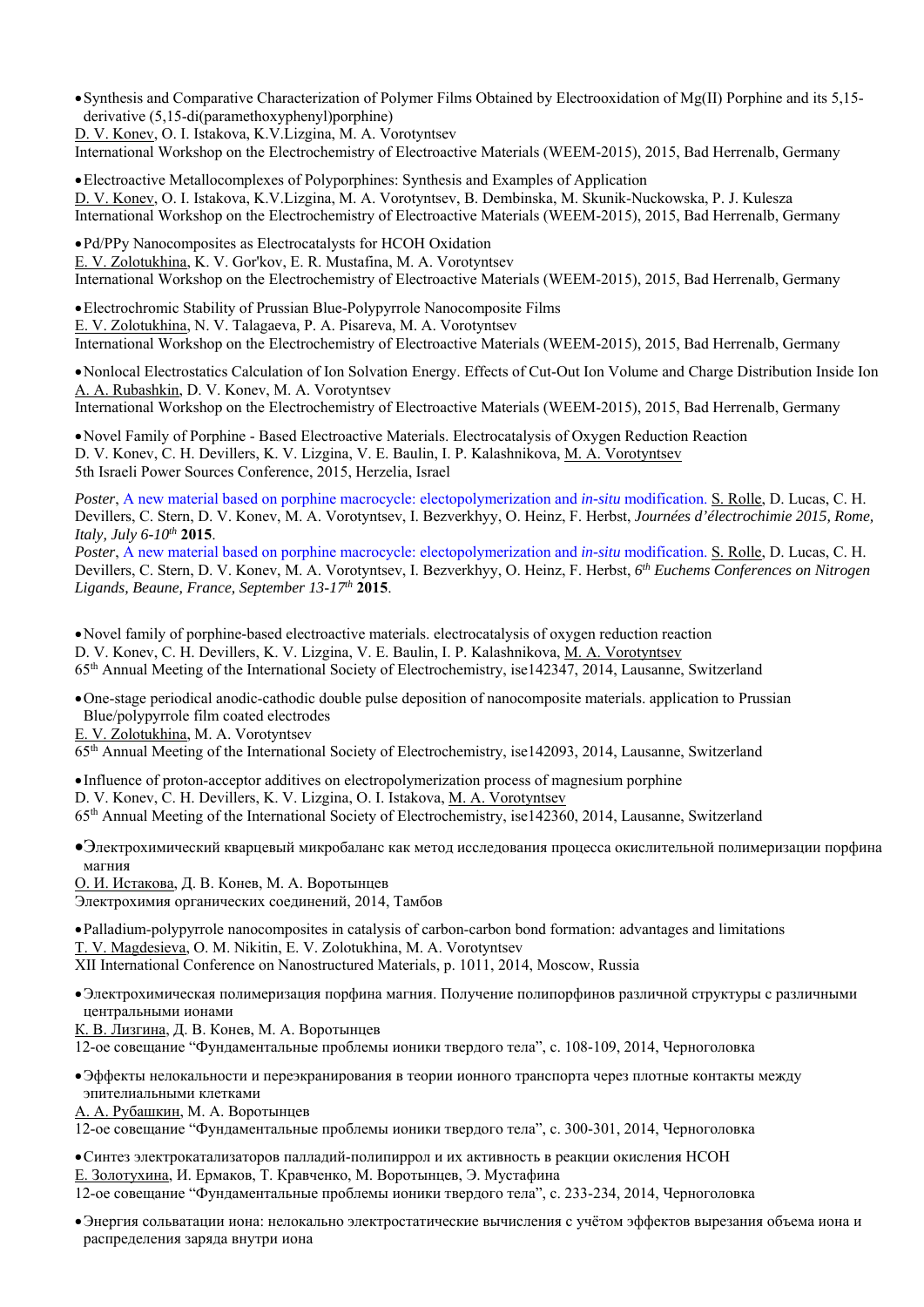М. А. Воротынцев, Д. В. Конев, A. A. Рубашкин

10-ая международная конференция "Физико-химические проблемы возобновляемой энергетики", c. 156-159, 2014, Черноголовка

- Электрохимический кварцевый микробаланс как метод исследования процесса окислительной полимеризации порфина магния
- О. Истакова, Д. Конев, М. Воротынцев

10-ая международная конференция "Физико-химические проблемы возобновляемой энергетики", c. 161-162, 2014, Черноголовка

Novel one-stage electrochemical method for synthesis of electroactive composite materials. Its application for Prussian Blue/polypyrrole film coated electrodes for electrocatalytic applications

M. A. Vorotyntsev, E. V. Zolotukhina, I. Bezverkhyy

18th International Symposium on the Reactivity of Solids (ISRS-18), Р. 93-94, 2014, Saint-Petersburg, Russia

Ion solvation energy: nonlocal electrostatics calculation. Effects of cut-out ion volume and of charge distribution inside ion. M. A. Vorotyntsev, D.V. Konev, A. A. Rubashkin

18th International Symposium on the Reactivity of Solids (ISRS-18), Р. 269-270, 2014, Saint-Petersburg, Russia

One-step and one-pot method for synthesis of hybrid composite metal-polypyrrole-carbon (Me/PPy/C) nanomaterials and their application in catalysis

E. Zolotukhina, M. Vorotyntsev, I. Bezverkhyy, V. Zinovyeva, A. Belmesov International conference "Ion transport in organic and inorganic membranes", P. 310-312, 2013. Tuapse. Russia

*Poster*, Electrosynthesis of porphyrins and conducting polymers by oxidation of magnesium(II) porphine. C. H. Devillers, A. K. D. Dimé, H. Cattey, D. Lucas, M. A. Vorotyntsev, D. V. Konev, I. Bezverkhyy, O. Heintz *Journées d'électrochimie 2013, Paris, France, July 8h - July 11h* **2013**.

Chronoamperometric In situ Measurement of the Specific Conductivity of a Thin Film on the Disc Electrode Surface M. A. Vorotyntsev, D.V. Konev

63rd Annual Meeting of the International Society of Electrochemistry (ISE), ise123060, 2012, Prague, Czech Republik

Prussian Blue-Polypyrrole (PB/PPy) Composite Films: Prospective Material for Hydrogen Peroxide (Bio)Sensors M. A.Vorotyntsev, E.V.Zolotukhina, I. Bezverkhyy, Y. Lacroute, A.A.Karyakin 10th International Symposium on Systems with Fast Ionic Transport (ISSFIT), с. 315, 2012, Черноголовка, Россия

Magnesium(II) Polyporphine as the First Electron-Conducting Polymer with Directly Linked Unsubstituted Porphyrin Units D. V. Konev, M. A. Vorotyntsev, C. H. Devillers, I. Bezverkhyy, O. Heintz

11-е Совещание "Фундаментальные проблемы ионики твердого тела", с. 286, 2012, Черноголовка, Россия

One-step chemical synthesis of Pd-polypyrrole nanocomposites and their applications in organic catalysis M. A. Vorotyntsev, V. A. Zinovyeva, J.-C. Hierso, I. Bezverkhyy, O. Heintz, T. V. Magdesieva, O. M. Nikitin, O. A. Levitsky The 7th International ECNP Conference on nanostructured polymers and nanocomposites, O47, 2012, Prague, Czech Republic

*6 Invited seminar*, Nouvelles voies de synthèse de porphyrines et de matériaux polymériques conducteurs par activation électrochimique de la porphine de magnésium (II), C. H. Devillers, A. K. D. Dimé, D. Lucas, M. A. Vorotyntsev and D. V. Konev, H. Cattey, I. Bezverkhii, O. Heintz, *10ème journée d'hiver Université-Industrie de la Société Chimique de France, Bourgogne Franche Comté, Dijon, France, March 16th* **2012***.* 

*Invited seminar*, New routes towards porphyrin synthesis and conducting polymer materials by electrochemical oxidation of magnesium(II) porphine, C. H. Devillers, A. K. D. Dimé, D. Lucas, M. A. Vorotyntsev, D. V. Konev, H. Cattey, I. Bezverkhyy, O. Heintz, *Kinki-Divio symposium (Chemical Society of Kansai, Japan)*, *Dijon*, *France*, *July 24th* **2012**. *8 Poster*, Polyporphines: a new electroactive polymer family based on the totally unsubstituted porphyrin. C. H. Devillers,

M. A. Vorotyntsev, D. V. Konev, I. Bezverkhyy, O. Heintz, *3rd Vltava Chemistry Meeting, Dijon, France, September 11-12th,*  **2012**.

One-step chemical synthesis and characterization of Рrussian Вlue-polypyrrole (PB/PPy) composites E. V. Zolotukhina, M. A. Vorotyntsev, A. V. Borisova, A. A. Karyakin International symposium "Conducting Polymers", SL05, p. 49, 2011, Prague, Czech Republik

• Novel method of synthesis of CuI/PPy composite materials and their application for catalytic hydrodehalogenation of CCl<sub>4</sub> E. V. Zolotukhina, M. A. Vorotyntsev, I. Bezverkhyy, I. G. Tarkhanova International symposium "Conducting Polymers", PC17, p. 106, 2011, Prague, Czech Republik

Transport diffusionnel dans des liquides ioniques très visqueux : Théorie de Stokes-Einstein ou modèle de "sphère glissante" ? Ferrocène dans des liquides d'imidazolium

M.A. Vorotyntsev, V.A. Zinovyeva, D.V. Konev, M. Picquet, L. Gaillon, C. Rizzi Journées d'Electrochimie (JE-2011), T7.O.09, 2011, Grenoble, France

Polyporphines : nouvelle famille de polymères électroactifs à base de la porphyrine non-substituée possédant des propriétés électroniques et optiques non-usuelles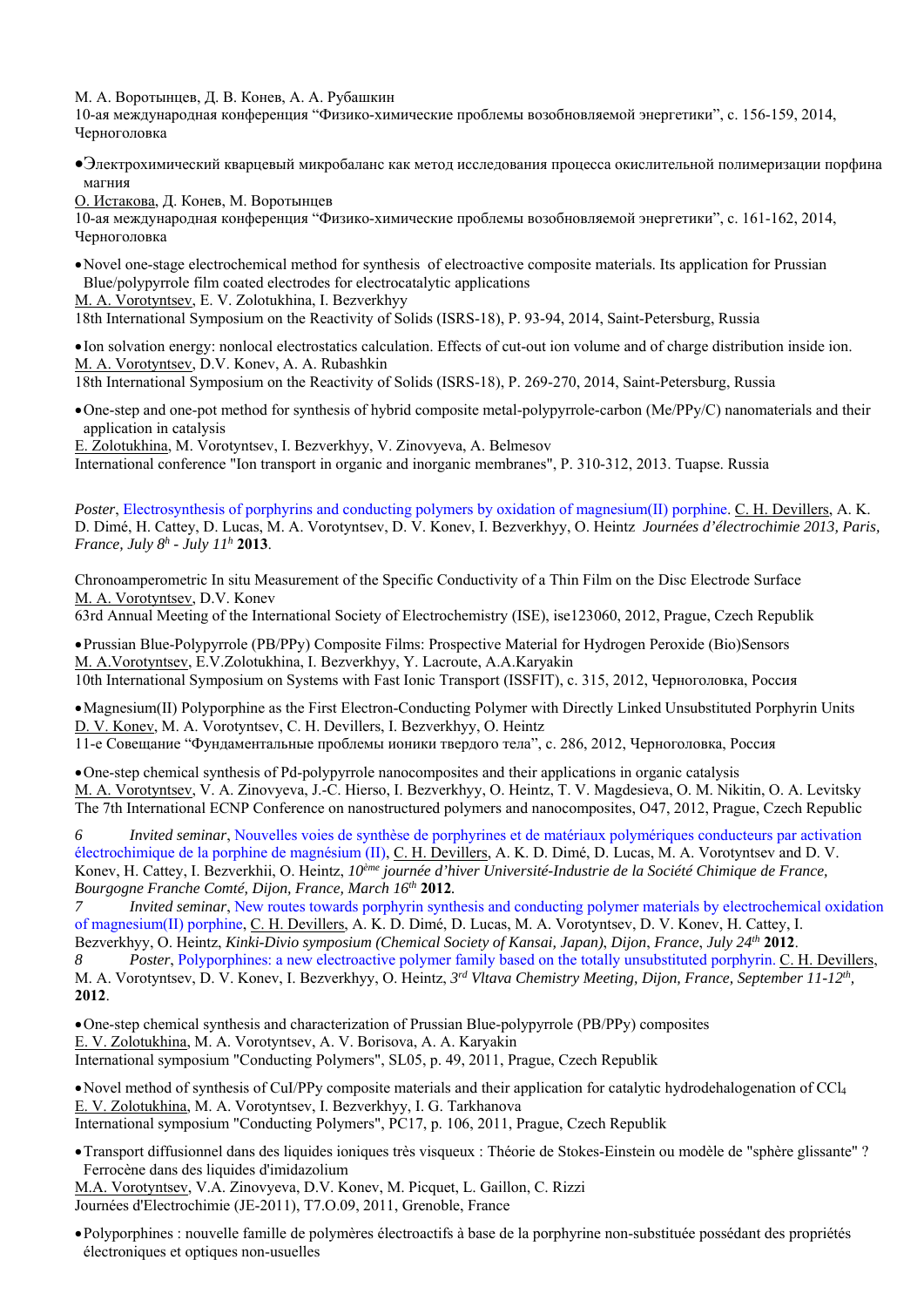M. A. Vorotyntsev, D. V. Konev, C. H. Devillers, I. Bezverkhyy, O. Heintz Journées d'Electrochimie (JE-2011), T5.P.12, 2011, Grenoble, France

Nouvelle stratégie vers composites polymère électroactif - nanostructure inorganique : nanoparticules d'Ag - polypyrrole fonctionnalisée par dichlorure du titanocène

M.A. Vorotyntsev, M. Skompska, A. Rajchowska, J. Borysiuk, M. Donten Journées d'Electrochimie (JE-2011), T4.P.05, 2011, Grenoble, France

*Oral Communication*, Redox reactivity of magnesium porphine, the totally unsubstituted porphyrin, C. H. Devillers, A. K. D. Dimé, D. V. Konev, H. Cattey, Y. Rousselin, D. Lucas, M. A. Vorotyntsev, I. Bezverkhyy, O. Heintz, *2nd French-Czech Vltava Chemistry Meeting, Pardubice, Czech Republic, August 30<sup>th</sup>-31<sup>st</sup> 2011.* 

*3 Oral communication*, Redox reactivity of magnesium(II) porphine**,** D. Lucas, C. H. Devillers, A. K. D. Dimé, M. A. Vorotyntsev, D. V. Konev, Y. Rousselin, H. Cattey, I. Bezverkhyy, O. Heintz, *61st Annual Meeting of the International Society of Electrochemistry, Nice, France, September 26th - October 1st* **2010***.*

Diffusional Transport in Ionic Liquids: Stokes-Einstein or "Sliding Sphere" Model? Ferrocene in Imidazolium Liquids M.A. Vorotyntsev, V.A. Zinovyeva, D.V. Konev, M. Picquet, L. Gaillon, C. Rizzi 61st Annual Meeting of the International Society of Electrochemistry, 2010, Nice, France

One-Step Chemical Synthesis of Pd/Polypyrrole Nanocomposites in Water and Their Applications in Catalysis V. A. Zinovyeva, M. A. Vorotyntsev, J.-C. Hierso, I. Bezverkhyy, R. Chassagnon, O. Heintz, D. Chaumont, D. V. Konev 61st Annual Meeting of the International Society of Electrochemistry, 2010, Nice, France

Redox Reactivity of Magnesium(II) Porphine

D. Lucas, C. Devillers, A. Dime, M. A. Vorotyntsev, D. V. Konev, Y. Rousselin, H. Cattey, I. Bezverkhyy, O. Heintz 61st Annual Meeting of the International Society of Electrochemistry, 2010, Nice, France

Réactivité Rédox de la Porphine de Magnésium

C. H. Devillers, A. Dime, D. Lucas, M. A. Vorotynsev, D. V. Konev, Y. Rousselin, H. Cattey, I. Bezverkhyy, O. Heintz GECOM-CONCOORD 2010, Lyon, 30 mai-4 juin 2010

Chemical Preparation of Nanocomposite Materials with Polypyrrole Matrix

V. A. Zinovyeva, M. A. Vorotyntsev, I. Bezverkhyy, J.-C. Hierso, O. Heintz, R. Chassagnon, E. Lesniewska, D.V. Konev, M. Picquet

Réunion du GdR "Nano-or", 2009, Dijon, France

Chemical Preparation of Nanocomposite Materials with Polypyrrole Matrix

V. A. Zinovyeva, M. A. Vorotyntsev, I. Bezverkhyy, J.-C. Hierso, O. Heintz, R. Chassagnon, E. Lesniewska, D.V. Konev, M. Picquet

WEEM-2009 ("International Workshop on Electrochemistry of Electroactive Materials"), 2009, Szczyrk, Poland

Ellipsometric study of electropolymerization process. Polypyrrole films with pendant titanocene dichloride complexes J. Correia, M. Graczyk,, L. M. Abrantes, M. A. Vorotyntsev

Materiaux et Nanostructures pi-Conjugués (MNPC07), 2007, Grau du Roi, France

Electrosynthèse et Propriétés des Films de Poly(3,4-ethylènedioxythiophène) Fonctionnalisés par des Complexes de Dichlorure de Titanocène

M. Skompska, M. A. Vorotyntsev, M. Refczynska, J. Goux, E. Lesniewska, G. Boni, C. Moise Journées d'Electrochimie 2007 (JE07), 2007, Lyon, France

Spectroelectrochemistry of reduction of titanocene dichloride complex in solution and inside a conducting-polymer film M. Graczyk, J. Heinze, M. A. Vorotyntsev

57<sup>th</sup> Annual Meeting of International Society of Electrochemistry, 2006, Edinburgh, UK

• Some applications of SPM in the studies of conducting polymers

M. Skompska, M. A. Vorotyntsev, J. Heinze, M. Szklarczyk, A. Kowal

International Symposium on a Surface Imaging/Spectroscopy at the Solid/Liquid Interface, 2006, Krakow, Poland

#### **POSTERS:**

Nouvelle stratégie vers composites polymère électroactif - nanostructure inorganique : nanoparticules d'Ag - polypyrrole fonctionnalisée par dichlorure du titanocène

M.A. Vorotyntsev, M. Skompska, A. Rajchowska, J. Borysiuk, M. Donten Journées d'Electrochimie (JE-2011), 2011, Grenoble, France

Electrochemistry of porphine-based electroactive polymers M.A. Vorotyntsev, D. V. Konev, C. H. Devillers, I. Bezverkhyy, O. Heintz Journées d'Electrochimie (JE-2011), 2011, Grenoble, France

One-step chemical synthesis and characterization of Prussian Blue-Polypyrrole (PB/PPy) composites E. V. Zolotukhina, M.A. Vorotyntsev, A. V. Borisova, A. A. Karyakin International symposium "Conducting Polymers", 2011, Prague, Czech Republik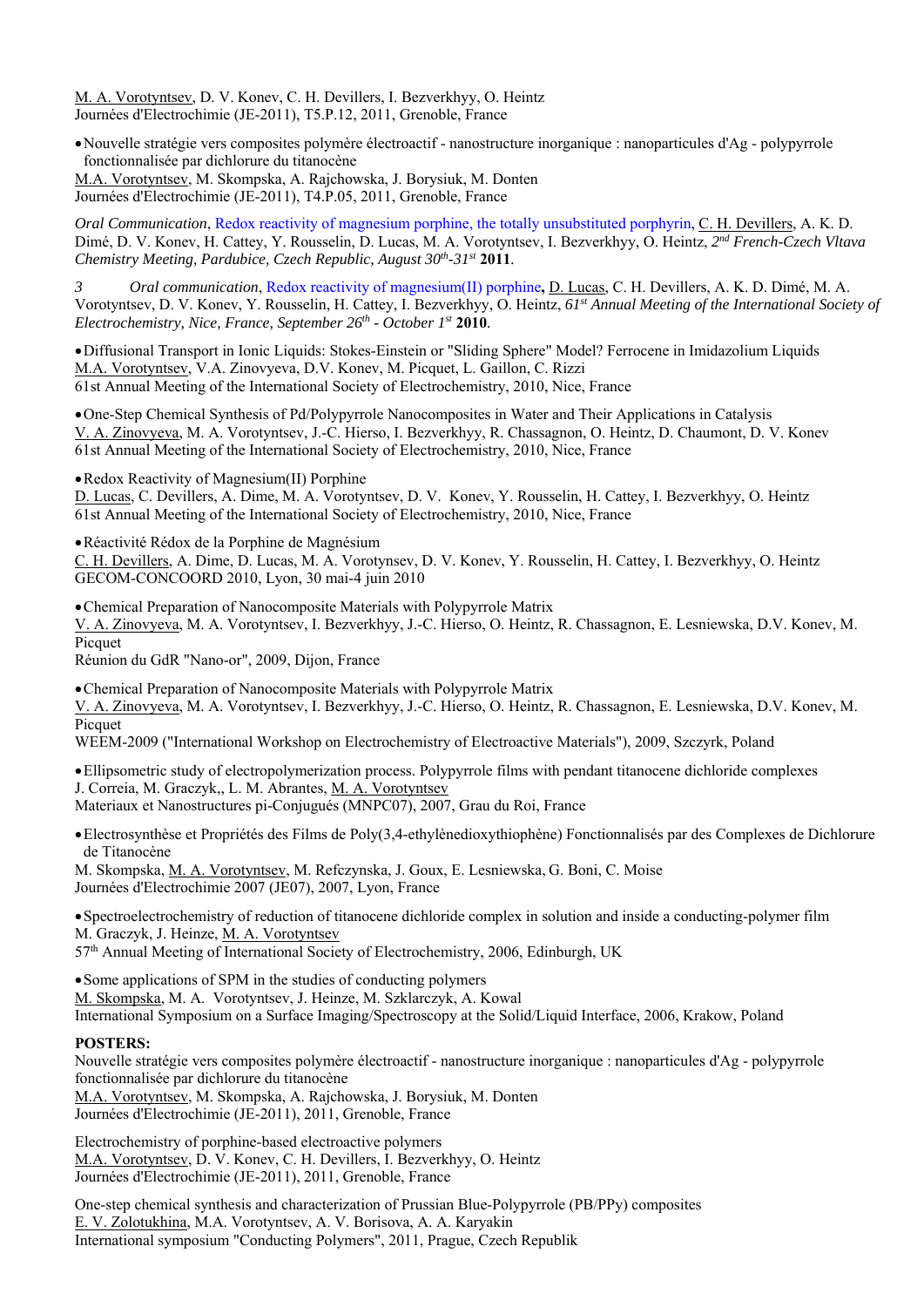Novel method of synthesis of CuI/PPy composite materials and their application for catalytic hydrodehalogenation of CCl4 E. V. Zolotukhina, M.A. Vorotyntsev, I. Bezverkhyy, I. G. Tarkhanova International symposium "Conducting Polymers", 2011, Prague, Czech Republik

Is the Current of the Ferrocene (Fc) Oxidation in Ionic Liquids Proportional to its Concentration? Electrochemical and Spectral Properties of Fc in 1-butyl-3-methylimidazolium triflimide

59th Annual Meeting of the International Society of Electrochemistry, 2008, Sevilla, Spain

Dichlorure de Titanocène Réduit Electrochimiquement comme Catalyseur de la Dehalogénation Réductrice des Halogénures Aromatiques

T. V. Magdesieva, M. Graczyk, A. Vallat, O. M. Nikitin, P. I. Demyanov, K. P. Butin, Ml A. Vorotyntsev Journées d'Electrochimie 2007 (JE07), 2007, Lyon, France

The Effect of Substitute and Deposition Mode on the Deposition Kinetics and Morphology of Substituted Polypyrrole Films M. Graczyk, S. Yu. Vassiliev, M. Skompska, M. A. Vorotyntsev, G. A. Tsirlina WEEM-2006 ("International Workshop on Electrochemistry of Electroactive Materials"), 2006, Saint-Petersburg, Russia

Charge carrier injection into electroactive films with short-range interactions O. V. Levin, V. V. Malev, M. A. Vorotyntsev WEEM-2006 ("International Workshop on Electrochemistry of Electroactive Materials"), 2006, Saint-Petersburg, Russia

Is the Current of the Ferrocene (Fc) Oxidation in Ionic Liquids Proportional to its Concentration? Electrochemical and Spectral Properties of Fc in 1-butyl-3-methylimidazolium triflimide

59th Annual Meeting of the International Society of Electrochemistry, 2008, Sevilla, Spain

Ellipsometric study of electropolymerization process. Polypyrrole films with pendant titanocene dichloride complexes Materiaux et Nanostructures pi-Conjugués (MNPC07), 2007, Grau du Roi, France

Electrosynthèse et Propriétés des Films de Poly(3,4-ethylènedioxythiophène) Fonctionnalisés par des Complexes de Dichlorure de Titanocène

Journées d'Electrochimie 2007 (JE07), 2007, Lyon, France

Spectroelectrochemistry of reduction of titanocene dichloride complex in solution and inside a conducting-polymer film  $57<sup>th</sup>$  Annual Meeting of International Society of Electrochemistry, 2006, Edinburgh, UK

The Effect of Substitute and Deposition Mode on the Deposition Kinetics and Morphology of Substituted Polypyrrole Films WEEM-2006 ("International Workshop on Electrochemistry of Electroactive Materials"), 2006, Saint-Petersburg, Russia

Charge carrier injection into electroactive films with short-range interactions WEEM-2006 ("International Workshop on Electrochemistry of Electroactive Materials"), 2006, Saint-Petersburg, Russia

Some applications of SPM in the studies of conducting polymers International Symposium on a Surface Imaging/Spectroscopy at the Solid/Liquid Interface, 2006, Krakow, Poland

Mechanism of Redox Transformation of Titanocene Dichloride Complex Immobilized in Polypyrrole Matrix 207th ECS Meeting, 2005, Quebec, Canada

STM Study of Polypyrrole Films and Their Derivative Functionalized with Immobilized Titanocene Centers. Influence of Solvent and Deposition Regime

207th ECS Meeting, 2005, Quebec, Canada

Titanocene Dichloride Reduction at Electrode Coated with Titanocene-Polypyrrole Film Journées d'Electrochimie (JE05), 2005, St Malo, France

• Changes of the UV-visible spectrum of titanocene dichloride  $(Cp_2Tic_1)$  during reduction - reoxidation process in AN and THF solutions

4th Baltic Conference on Electrochemistry, 2005, Greifswald, Germany

STM study of electropolymerized p(Tc3Py) films - the influence of the solvent and polymerization regime SAJEC, 2004, Dijon, France

Titanocene Dichloride Reduction at Electrode Coated with Titanocene-Polypyrrole Film

55th Annual Meeting of International Society of Electrochemistry, 2004, Thessaloniki, Greece

Mechanism of Redox Transformation of Titanocene Dichloride Complex Immobilized in Polypyrrole Matrix: EQCM and XPS Studies

55th Annual Meeting of International Society of Electrochemistry, 2004, Thessaloniki, Greece

STM Study of Polypyrrole Films and Their Derivative Functionalized with Immobilized Titanocene Centers. Influence of Solvent and Deposition Regime

55th Annual Meeting of International Society of Electrochemistry, 2004, Thessaloniki, Greece

Electrochemically Reduced Titanocene Dichloride as a Catalyst of Reductive Reactions of Organic Substrates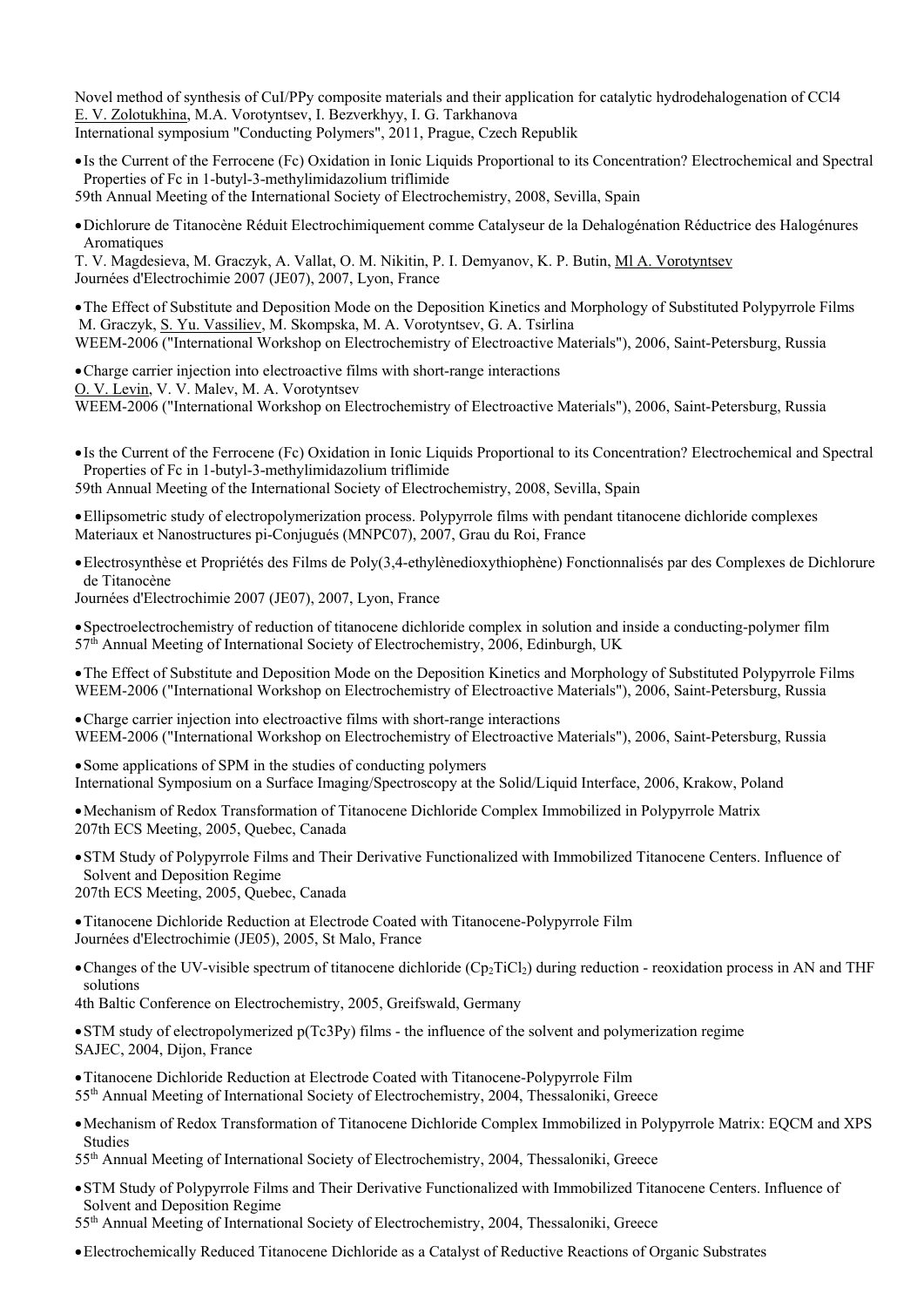55th Annual Meeting of International Society of Electrochemistry, 2004, Thessaloniki, Greece

• Titanocene dichloride as a homogeneous or immobilized catalyst of reductive dehalogenation of p-NO<sub>2</sub>C<sub>6</sub>H<sub>4</sub>CH<sub>2</sub>Cl WEEM-2003 ("International Workshop on Electrochemistry of Electroactive Materials"), 2003, Bad Herrenalb, Germany

Titanocene Dichloride Reduction at Electrode Coated with Titanocene-Polypyrrole Film WEEM-2003 ("International Workshop on Electrochemistry of Electroactive Materials"), 2003, Bad Herrenalb, Germany

Mécanisme de Transformations Rédox des Centres de Titanocène Immobilisés à I'intérieur des Films de Polymères Conducteurs Journées d'Electrochimie, 2003, Poitiers, France

EQCM Studies of Electrodeposition of Titanocene-Pyrrole Derivative and Redox Reaction of the Polymer Film 53rd Annual Meeting of the International Society of Electrochemistry, 2002, Düsseldorf, Germany

Voltammétrie en Couche Mince : Mécanisme EC, Etape Chimique Rapide Journées d'Electrochimie, 2001, Marrakech, Morocco

Synthèse de Films de Polymères Conducteurs Contenant le Titanocène Journées d'Electrochimie, 2001, Marrakech, Morocco

Spectroscopie d'Impédance Différentielle des Couches Crossantes, et Leur Application aux Couches Superficielles sur l'Electrode du Li

13ème Forum sur les Impédances Electrochimiques, 2000, Paris, France

Impedance Spectroscopy of Thin Films with a Single Mobile Charge Carrier. Application to Passive Films at Lithium Surface 51st Annual Meeting of the International Society of Electrochemistry, 2000, Warsaw, Poland

Transport Mixte Electronique et Ionique à Travers des Couches Minces et Charge Interfaciale Journées d'Electrochimie, 1999, Toulouse, France

Electronically Conducting Polymers: Electron Transfer during Charging and Discharging 3rd International Symposium of the Volkswagen-Stiftung on Intra- and Intermolecular Electron Transfer, 1999, Konstanz, Germany

Electron transfer induced processes in conjugated oligomers and polymers. 1st International Symposium of the Volkswagen-Stiftung on Intra- and Intermolecular Electron Transfer, 1996, Berlin, Germany

Interpretation of "mirage" data at excess of a background electrolyte. Electrochemical Flow Measurements - Fundamentals and Applications, 1996, Lahnstein, Germany

• Impedance phenomena in electroactive polymer films. 3rd International Symposium on Electrochemical Impedance Spectroscopy, 1995, Nieuwpoort, Belgium

Modélisation et interprétation des échanges ioniques entre une couche de polymère électroactif et un électrolyte. Conférence Biannuelle du DRFMC - Centre d'Etudes Nucléaires de Grenoble (France), 1995, Autrans, France

Potential distribution and kinetic phenomena in electron-conducting polymer films. 44th Meeting of the International Society of Electrochemistry, 1993, Berlin, Germany

Theory of electrochemical phenomena in electron-conducting polymer films. Journées d'Electrochimie 93, 1993, Grenoble, France

Fluctuative properties of turbulent mass transfer at a large-scale electrode. 3rd International Workshop on Electrodiffusion Diagnostics of Flows, 1993, Dourdan, France

• Theory of equilibrium and kinetic phenomena in electron-conducting polymers. International Conference on Science and Technology of Synthetic Metals, 1992, Goteborg, Sweden

Electric double-layer structure at the dielectric / solution interface. 9th International Conference on Surface Forces, 1990, Moscow, USSR

Electric double-layer structure at moderate electrolyte concentrations. Interdisciplinary Conference on Electrified Interfaces (International), 1990, Asilomar, USA

Combined effects of Stern layer and the nonlocal solvent screening in the double-layer structure. 2nd Symposium on Kinetics of Charge Transfer Processes in Homogeneous and Interfacial Systems (USSR), 1989, Batumi, USSR

Polyelectrolyte adsorption and electric field distribution at a bilayer lipid membrane surface. 4th International Frumkin Symposium on Electrochemistry, 1988, Suzdal, USSR

A dielectric / electrolyte solution interfacial structure and dissociation of membrane surface groups. 4th International Frumkin Symposium on Electrochemistry, 1988, Suzdal, USSR

Electric double layer structure at the dielectric / solution interface.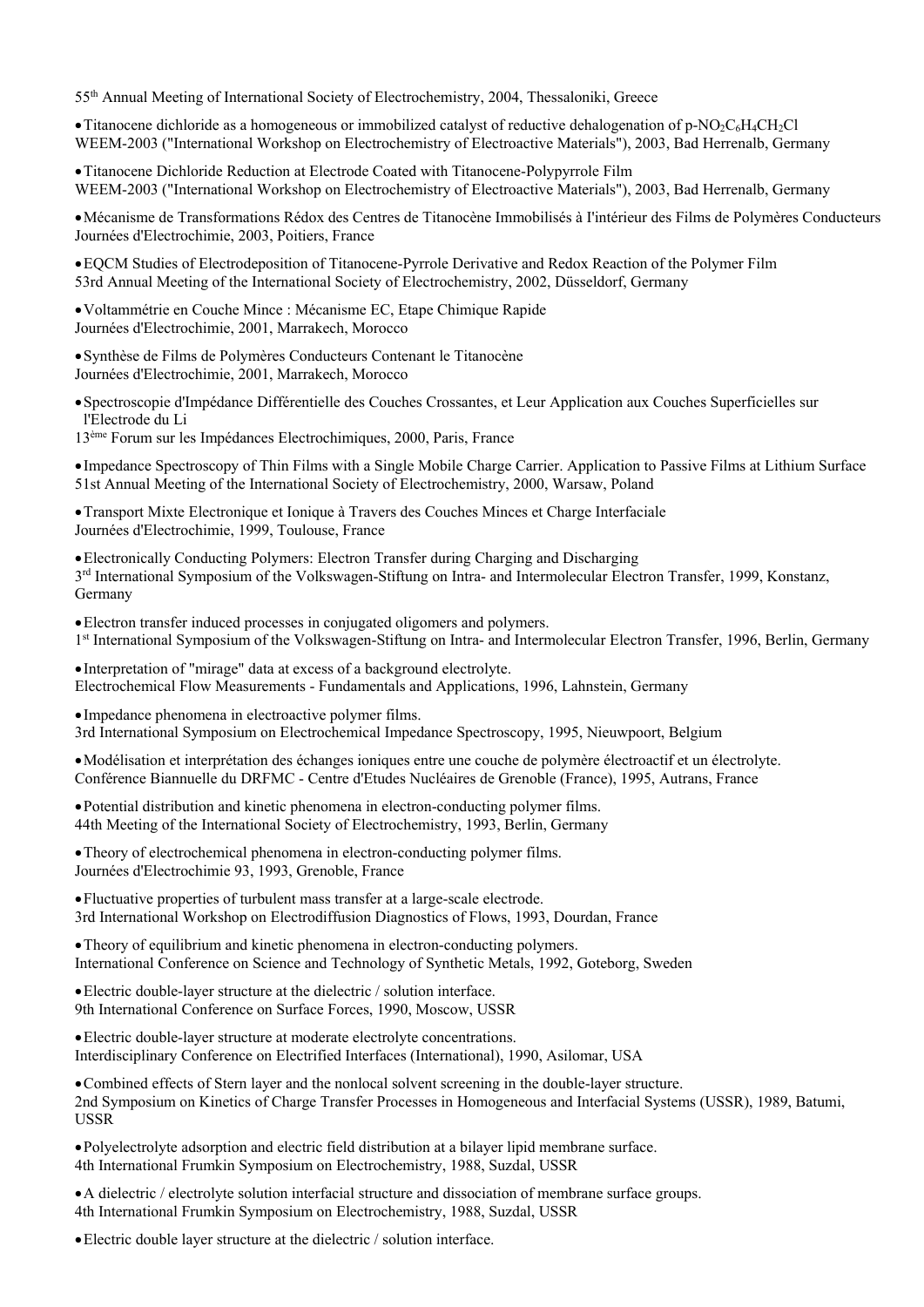8th Conference on Electric Double Layer and Adsorption at Solid Electrodes (USSR), 1988, Tartu, USSR

Adsorption of dipole molecules at the surface of a metal electrode. 8th Conference on Electric Double Layer and Adsorption at Solid Electrodes (USSR), 1988, Tartu, USSR

Thermodynamic and correlation properties of a two-dimensional ensemble of charged species at electrochemical interfaces. 1st Symposium on Kinetics of Charge Transfer Processes in Homogeneous and Interfacial Systems (USSR), 1986, Tbilisi, USSR

• Specific ionic adsorption from electrolyte solutions. 37th Meeting of International Society of Electrochemistry, 1986, Vilnius, USSR

Theory of specific ionic adsorption at the electrode surface. The Electrical Double-Layer Meeting, Royal Society of Chemistry, 1984, Southampton, England

Statistical mechanics of an ensemble of ions adsorbed at the metal / electrolyte solution interface and ionic adsorption isotherm. International Conference on Electrodynamics and Quantum Phenomena at Interfaces, 1984, Telavi, USSR

Ultraviolet and visible light absorption of impurity solute molecules in condensed media. International School on Physics of Electrified Interfaces, 1983, L'vov, USSR

Influence of dielectric properties of the medium in contact on interaction between charges at interfaces. Symposium on Physics of Solid Surfaces (USSR), 1983, Kiev, USSR

Ionic interactions at the metal / electrolyte solution interface. International Workshop on Simulation of Electrified Interfaces, 1983, Bellevue, France

Nonlocal effects in ionic field screening in the metal and solvent. Capacitance characteristics of electrochemical contacts and ionic adsorption isotherm.

6th Meeting on Electrochemistry (USSR), 1982, Moscow, USSR

A method for determination of the roughness factor and the fractions of individual crystal faces at a polycrystalline metal surface with a considerable difference between electrochemical properties of the faces. 6th Conference on Electric Double Layer and Adsorption at Solid Electrodes (USSR), 1981, Tallin, USSR

Nonlocal effects in electric field screening in the metal and solution and the electrode / electrolyte solution interfacial capacity. 6th Conference on Electric Double Layer and Adsorption at Solid Electrodes (USSR), 1981, Tallin, USSR

Influence of the size of crystal faces and the difference of their potentials of zero charge on capacitance characteristics of polycrystalline electrodes in a surface-inactive electrolyte solution. 6th Conference on Electric Double Layer and Adsorption at Solid Electrodes (USSR), 1981, Tallin, USSR

Heat and mass transfer within the turbulent boundary layer in liquids at large Prandtl numbers. 6th Conference on Heat and Mass Transfer (USSR), 1980, Minsk, USSR

Light absorption and the problem of rapid irreversible degradation of the electronic energy in a condensed medium. Conference on Fast Processes of Light Energy Transformation in Photosynthetic Systems (International), 1978, Moscow, USSR

Theory of elementary act of charge transfer at the semiconductor / electrolyte solution interface. 6th Conference on Physics of Surface Phenomena in Semiconductors (USSR), 1977, Kiev, USSR

Image forces for an ion at the metal / electrolyte solution interface. Symposium on the Elementary Act of Electrode Processes (International), 1977, Moscow, USSR

Modern state of quantum theory of electrode process kinetics. Conference on Ionic Liquids and Solid Conductors (USSR), 1976, Kiev, USSR

Light absorption by ions in solutions.

5th Meeting on Electrochemistry (USSR), 1975, Moscow, USSR

Probabilities of adiabatic chemical and electrochemical reactions. Meeting on Kinetics of Elementary Act of Chemical Reactions and Double-Layer Structure (International), 1971, Moscow, USSR

Phenomenological theory of electrochemical processes. 4th Meeting on Electrochemistry (USSR), 1969, Tbilisi, USSR